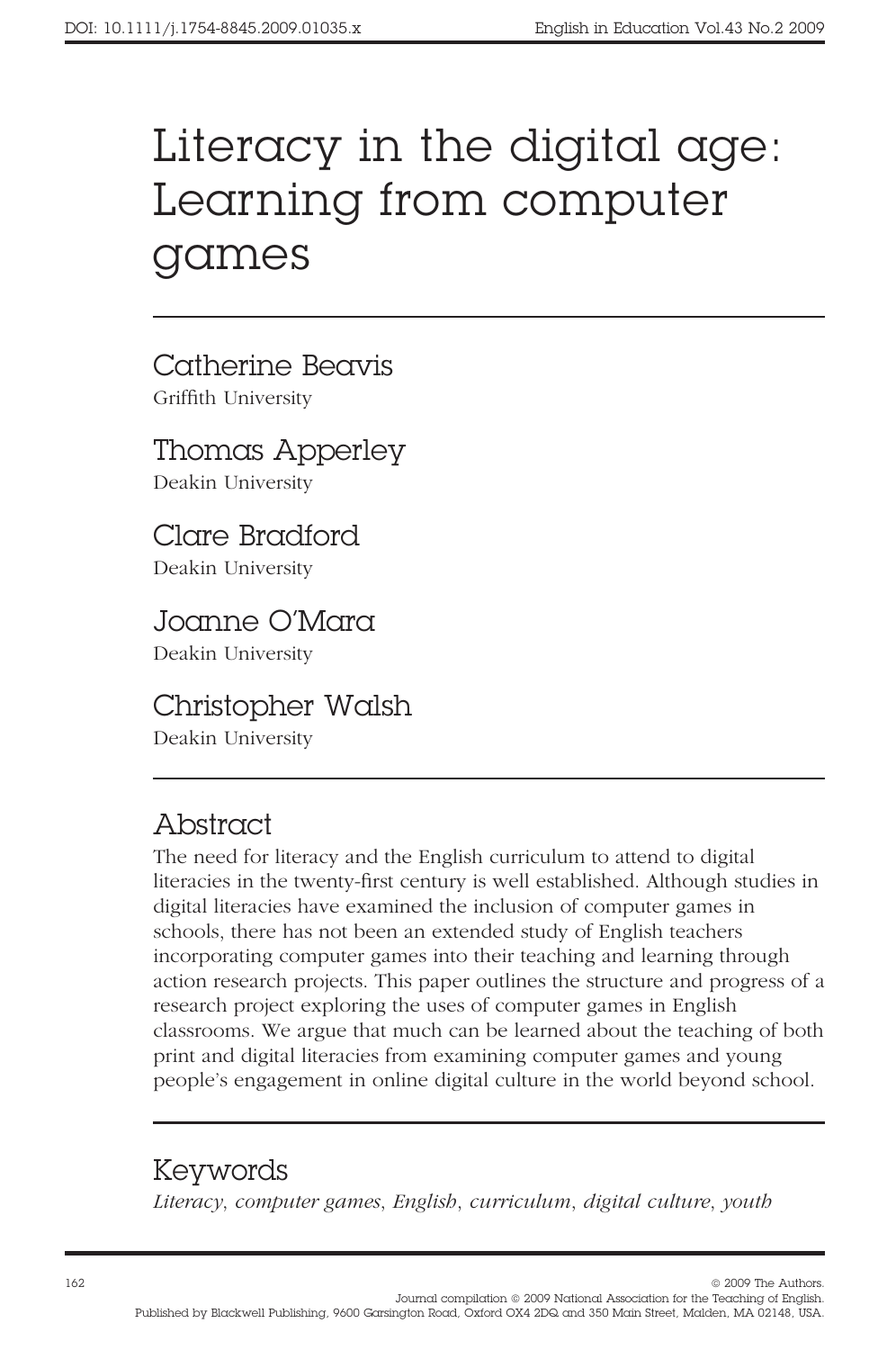# Introduction

The richness and complexity of young people's textual/literate experience in online worlds has increasingly challenged contemporary iterations of literacy in the school curriculum. Challenges come in relation to issues of identity and community – who our students are, what world they are part of, and what their expectations of communication and text-related practices might be. Among literacy educators and researchers there is increasing interest in young people's engagement with the texts, the opportunities for representation, creativity and engagement, the 'new literacies' generated there, and the implications of these literacies and forms of engagement for literacy education and the curriculum in school (Marsh and Millard, 2000; Alvermann, 2002; Corio, Knobel, Lankshear and Leu, 2008). At the same time, the massive changes brought about through globalisation and the networked world – changed social structures and new communicative forms (Gee, Hull and Lankshear, 1996; Kress, 2003) – mean that many teachers and schools are actively searching for ways to respond to students' experiences and needs in present and future worlds, and the 'right mix' of new and traditional forms of organisation, pedagogy and curricula.

A number of studies have investigated various dimensions of this engagement in a wide range of sites, from fan fiction sites through mobile phones, multiplayer computer games, flikr, youtube, and a swathe of social spaces such as facebook, myspace or twitter. Such studies variously explore the forms of literacy and communicative practices entailed, the power and attractiveness of the affordances of the online world, the intermeshing of the online world with identity, relationships, values, ideology and globalisation, and the role of digital and online spaces and technologies in young people's lives. (e.g. Ito, Okabe and Matsuda, 2005; Thomas, 2007; Black, 2008; Steinkhueler, 2008; Davies and Merchant, 2009). This paper reports on the interim stages of a project set up to research what might be learnt about literacy in the digital age and the implications for English and the literacy curriculum, through looking at computer games and the social and literate practices entailed in playing them.

The project, Literacy in the Digital Age of the Twenty First Century: learning from computer games (Beavis, Bradford, O'Mara, and Walsh, 2009) was funded by the Australian Research Council, with Thomas Apperley as Research Fellow and Amanda Guiterrez as Research Assistant. The project was based on the premise that learning more about how young people interact with texts outside school, and more about the nature of those texts and digital forms, has the capacity to provide insights and information to strengthen the teaching and critical analysis of both multimodal and traditional print texts. In doing so it confronts a key paradox in contemporary education, which posits that the skills demanded for an increasingly technological and changing work-place are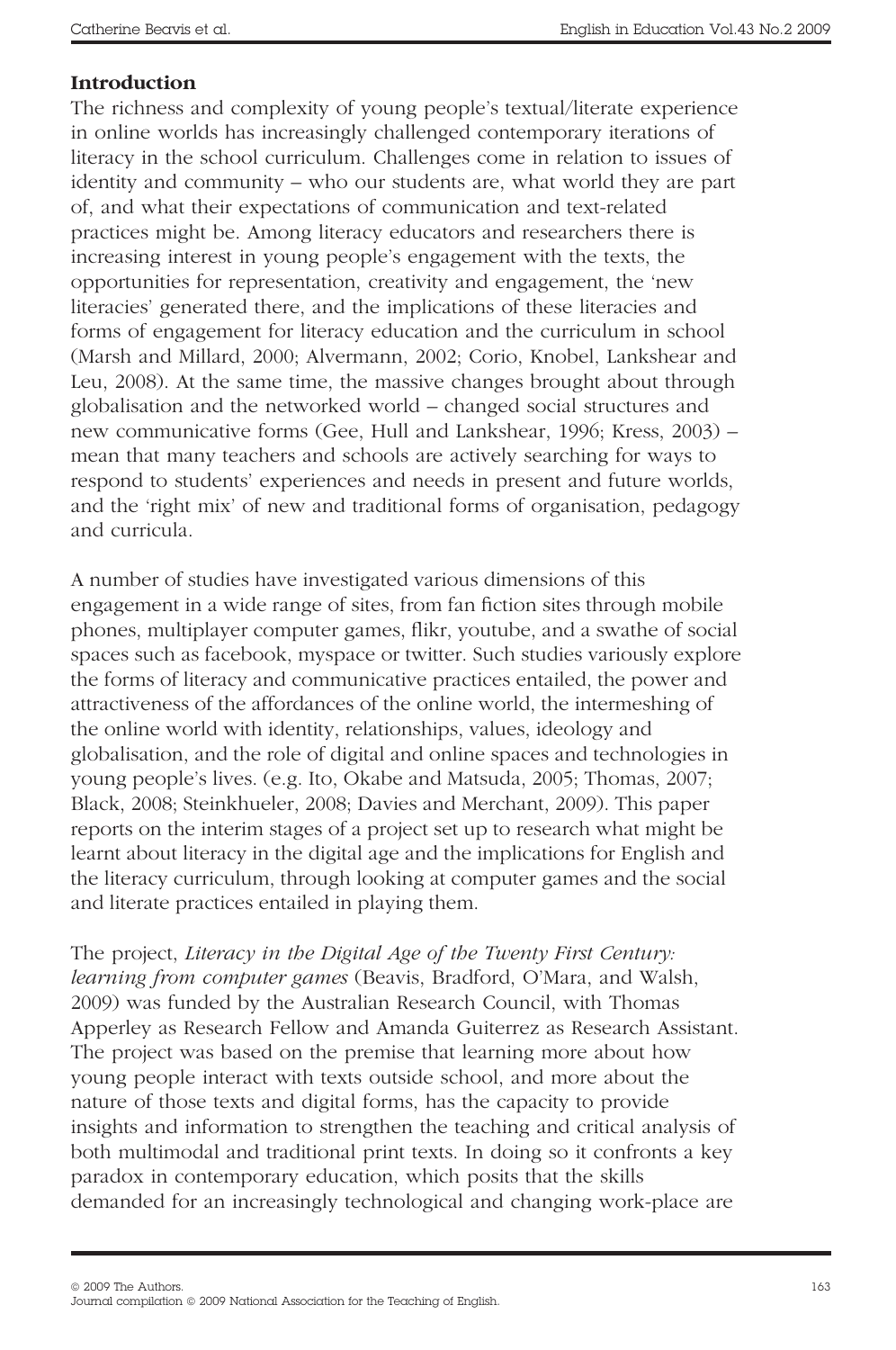not being learned in schools; rather they are being learned through youth's 'engagement' in virtual worlds. Through collaborative case studies with high school teachers, this research investigates computer games, new forms of text and literacy, youth subjectivity and the role of video games in adolescents' lives.

In its initial conception the project was primarily concerned with computer-based games on Macintosh and PC platforms, hence the usage of the term 'computer games'. Over the course of the project however, the scope has widened to include other platforms such as PlayStation, Xbox and PSP, so that the project encompasses the wider spectrum of video games. Computer (video) games were taken as exemplars of global, ICT-based popular culture where meaning is built from multimodal elements, and where young players have to be actively learning and involved in order to play.

Working in partnership with the Victorian Department of Education and Early Childhood Development, the Australian Centre for the Moving Image (ACMI) and the Victorian Association for the Teaching of English, the project works with English teachers and students, who are computer games players in five Victorian Secondary Schools, to address a range of questions exploring the kinds of literacies entailed in playing computer games and the implications of games and young people's engagement with them for literacy and the English curriculum. The project uses a combination of an online survey, close study of individual expert games players, analysis of a range of popular computer games, the development of a model for games analysis and education, and a three year programme of action-research based professional development. It set out to identify the kinds of literacy practices young Australians are engaged in as they play computer games, to identify the ways in which computer games shape young people's values and sense of identity, to develop, trial and evaluate a model for computer games education and teacher professional development and to develop classroom approaches for analysing digital texts such as computer games, and for teaching with and about such texts to strengthen understandings of both print and multimodal forms of literacy.

#### Structure and methodology

The methodological challenges entailed in researching young people, computer games and literacy require a mix of perspectives and methodologies that are sensitive to the complexity of the enterprise. Paradoxes and problematics include such matters as the location of research on largely out-of-school literacies within the context of the school, the selectivity of what students are prepared to show (and of what adults may be able to see) within the online world, and the need for researchers to be familiar with games at the same time as recognising that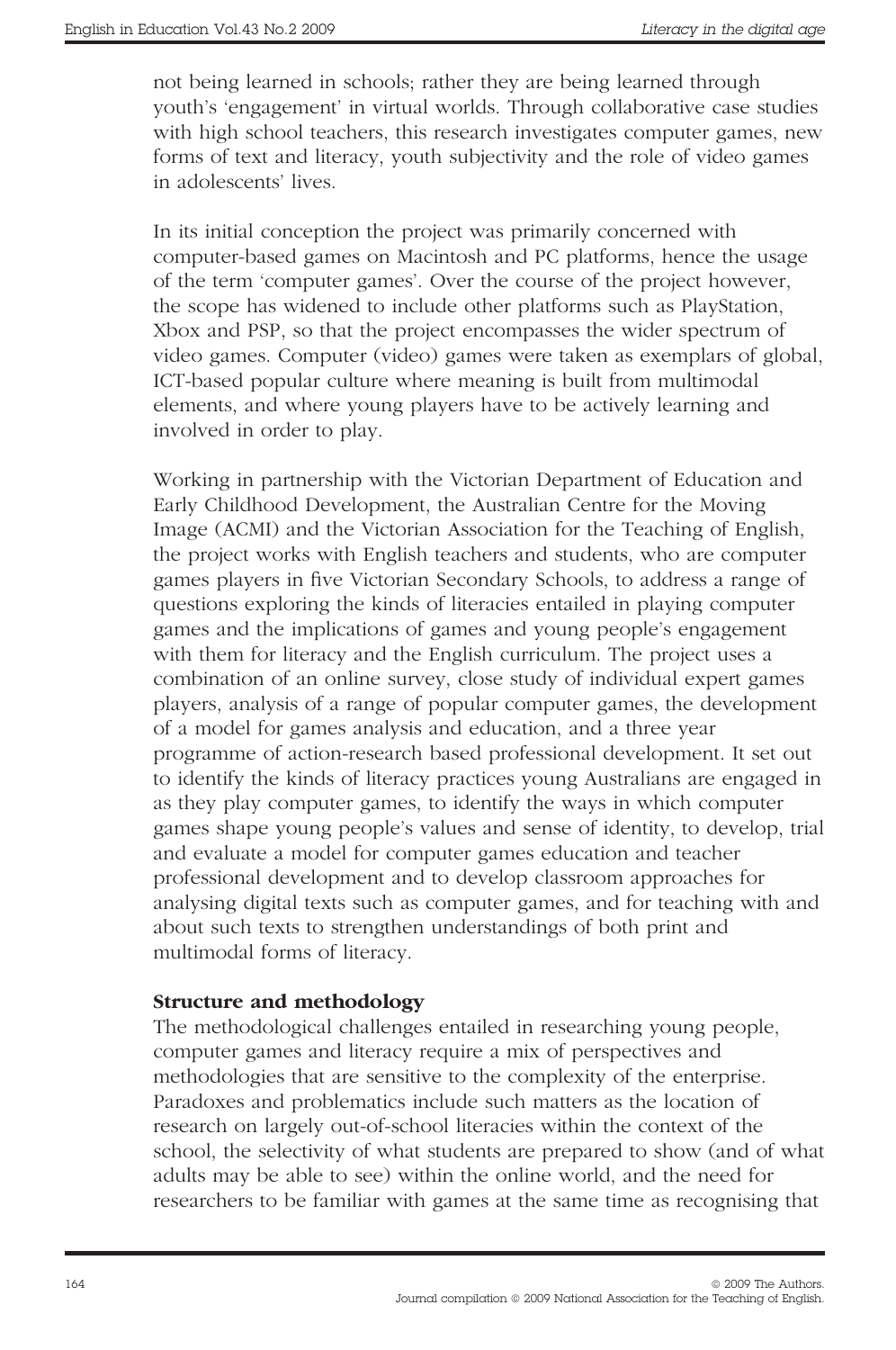their adult experience is qualitatively different from those of the students they observe. Researching games and game-playing requires a recognition that what constitutes 'the game' is itself in some ways different for every player, at the same time as games are both fixed and fluid, interactive and predetermined, with agency functioning in paradoxical ways. Further, as a multidisciplinary field, games studies draws on sometimes contradictory paradigms, with challenges also in how (and whether) to conceive of games and games related practices as forms of literacy. This has led not only to questions about the ways in which, and degree to which, we might incorporate games as texts into the English/ literacy curriculum, pedagogy and assessment, but also to debates about the 'limits of literacy' when time and action are added into the already multifaceted accounts of literacy such as those offered by the Multiliteracies model (New London Group, 1996) and Design (Kress, 1997, 2003; Gee, 2003).

The research is organised around three strands: (i) Computer games as textual forms; (ii) young people and global digital culture and (iii) professional development and computer games education. In order to understand the complexity of computer games, the ways in which young people read and interact with them and the implications and possibilities that games and game play offer for understanding digital literacy practices, the study juxtaposes analytic frameworks of different kinds – literary, dramatic, semiotic and pedagogical. It draws on a range of theoretical resources to analyse and make use of the data generated, utilising three theoretical frameworks to analyse the texts and young people's engagement with them, and a fourth to structure the organisation of the professional development model and provide a basis for the action research projects planned around ICT:

- <sup>l</sup> A framework for analysing narrative, structure and ideology in multimodal texts, adapting a range of models from the fields of children's literature, digital culture, drama and semiotics and also drawing on literary and play theory and grammars of visual design to analyse the structures, ideologies and features of games (Kress and Van Leeuwin, 1996; Aarseth, 1997; O'Mara, 2003; Bradford, 2001, 2006).
- <sup>l</sup> A media and cultural studies based approach that brings together institutions, texts and audiences to provide a generative framework for understanding both texts and the social and literacy practices surrounding them. (Buckingham and Sefton Green, 1994; Buckingham, 2000; Sefton-Green, 2004).
- A sociological framework for understanding the functions and consequences of digital literacies in the lives of adolescents and their embeddedness in games culture, global marketing, school contexts and literacy education (Bourdieu and Wacquant, 1992; Carrington and Luke, 1997; Albright, Purohit and Walsh, 2006).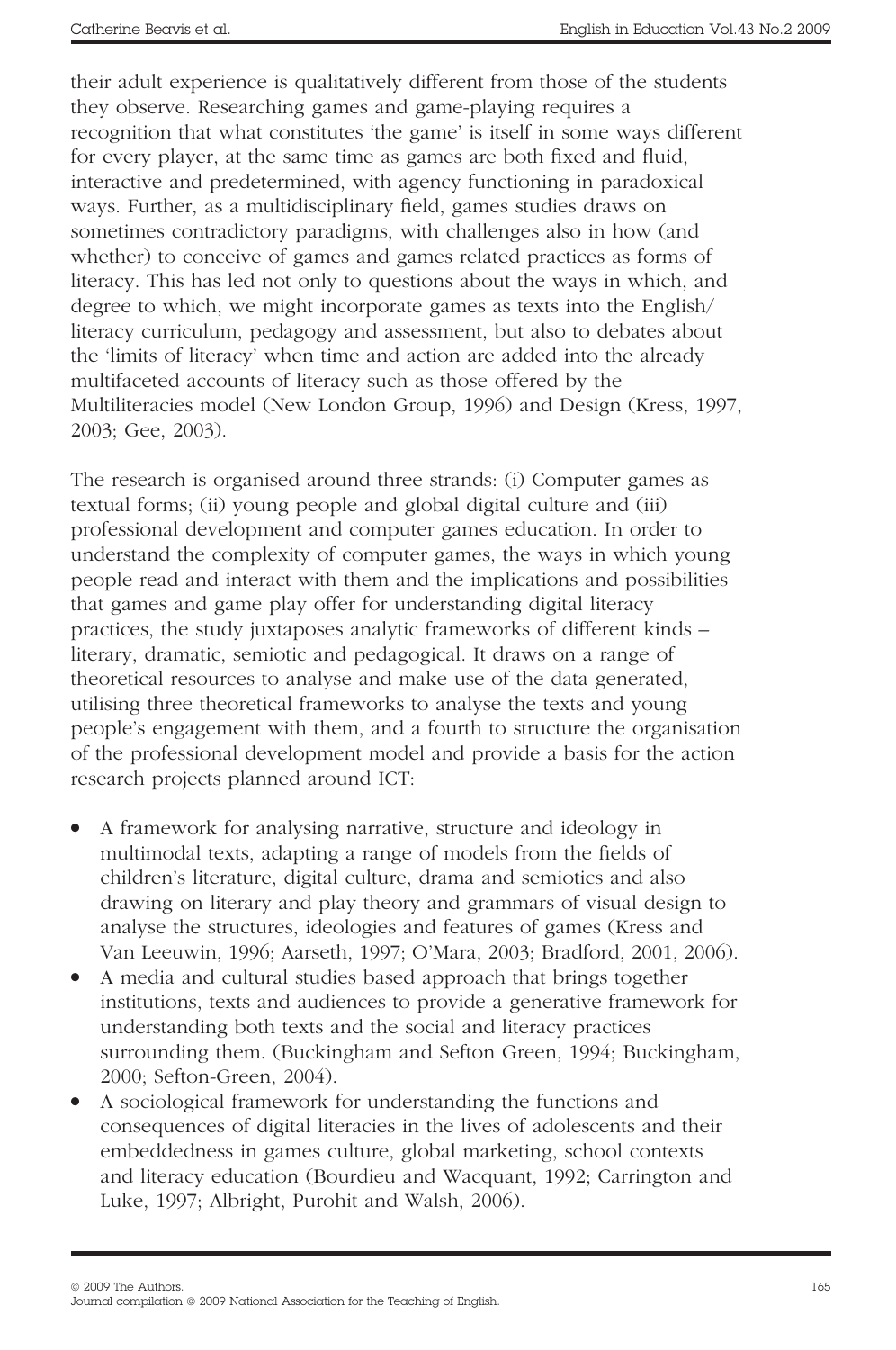• A 3-D model about literacy, pedagogy and ICT for teachers to engage in collaborative research with their students to explore and analyse digital texts and their engagement with them (Durrant and Green, 2000).

Four schools formed the kernel of the research, with a fifth school joining the project in 2008. The five schools, two inner urban state secondary schools, two large Catholic boys' schools – one in outer Melbourne and one in a country town two hours from Melbourne – and one large independent school, became involved by virtue of teacher interest in new media, popular culture and multimodal literacies, and the demographic and social diversity of their cohorts. Participating teachers are working across the three years of the project to undertake action research projects, developing case studies of the leisure time literacy practices of one or more of their students, trialling approaches to teaching with or about digital texts and literacies, or exploring options for using insights gained from observing young people's out-ofschool literacy practices to support the teaching of in-school traditional print literacy. At the same time, groups of students have been taken to the Games Lab at the Australian Centre for the Moving Image (ACMI), to enable the observation of game play, with support from the ACMI partners in providing computer games education and experience for teachers and researchers additionally.

In the first year of the project, following the initial approaches and negotiations with schools, an initial period of professional development and discussion took place about computer games, literacy and English, as well as the relationship between computergames and learning more generally. Professional development days at the Australian Centre for the Moving Image allowed teachers to come together and share ideas, and for input and theoretical perspectives from the research team and from Vincent Trundle and Brett McLennan from ACMI. Planning took place around the logistics of working with computer games in English, together with an introduction to action research and the establishment of a message board. Analysis of specific games was begun, and the first round of action research projects planned. Interviews were undertaken with students and teachers with student focus groups at the schools and during the ACMI days. A survey of students' game playing practices, preferences and experiences was undertaken at the end of the year.

In 2008 the classroom-based projects in schools began. Throughout the year, teachers and the research team worked together to plan, observe and document a variety of classroom units concerned with different games and aspects of game play linked to literacy and curriculum in multiple ways. Projects included Game-O-Rama, a class-based wiki developed by the classroom teacher, which provided a site for students to explore issues related to computer games and game play; case studies of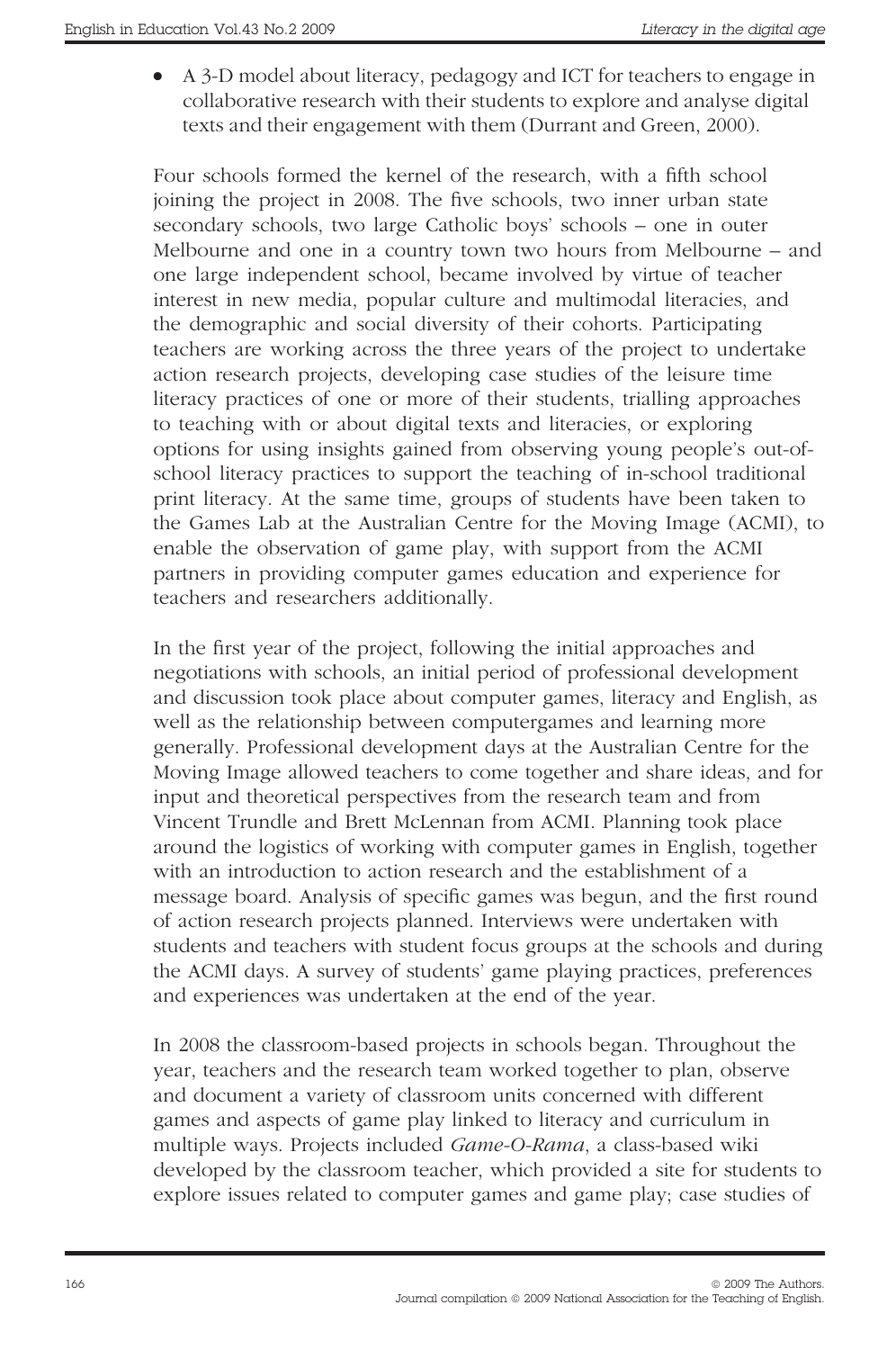individual students; and curriculum units on specific games such as the 'fantasy football' game based on Australian Rules Football, SuperCoach (Herald Sun, 2008), or games linked to other popular forms, eg The Simpsons Hit and Run. In the country school, students were engaged in the practicalities of game design through the use of Game Maker software, with a drama related project planned for 2009. At the large private school that joined the project half way through the year, an extensive unit on fantasy and computer games was developed, built around Lord of the Rings – the book, film and game – which encompassed introductions; Jungian perspectives and the theories of Propp (1928/1968) and Campbell (1949) outlining classic structures of myth and fairy tale and their correspondence to narrative structures and psychological archetypes; discussions about character and avatar; and a comparison between print and multimodal forms. While initially grounded in traditional literature and literacy, the final piece of assessment required the students to design a narrative for a computer game and make an oral presentation of their 'pitch' for the game concept.

Students also had the chance to study a 'Serious Game' – that is, a game designed specifically for teaching and learning about specific content and curriculum areas. By great good fortune, a student teacher in one school designed and taught a unit on The Macdonald's Game (Molle Industria, 2006) – a game that critiques contemporary global economic practices and their effect through enrolling the player in a series of processes, choices and actions analogous to those entailed in producing hamburgers for the multinational mass market.

Project schools were also able to take advantage of the Game On exhibition, hosted at the Australian Centre for the Moving Image during this year. This interactive exhibition, organised and toured by the Barbican Art Gallery which is owned and funded by the City of London Corporation, showcases a history of videogames, from the earliest adaptations of arcade games, and games like Pong and Space Invaders, through to contemporary massively multiplayer games, and games played on a variety of platforms such as the X Box and the Wii. Classes from all project schools attended the exhibition, with teacherd using the exhibit as a catalyst for a student-based research project on computer games. As student-researchers engaging in fieldwork, they reported on the games played, the aesthetics of the avatar, the actions available to the avatar, and the space of the game. The process was chronological; starting with simple games, students developed an understanding of the increasing complexity of more recent and contemporary games while developing a metalanguage to discuss their experience, space, actions and interactions in game space. The data that students gathered formed the starting point for their own gaming portfolios, whose development will proceed around the paratextual (Consalvo, 2007) elements of gaming, reviews, FAQs,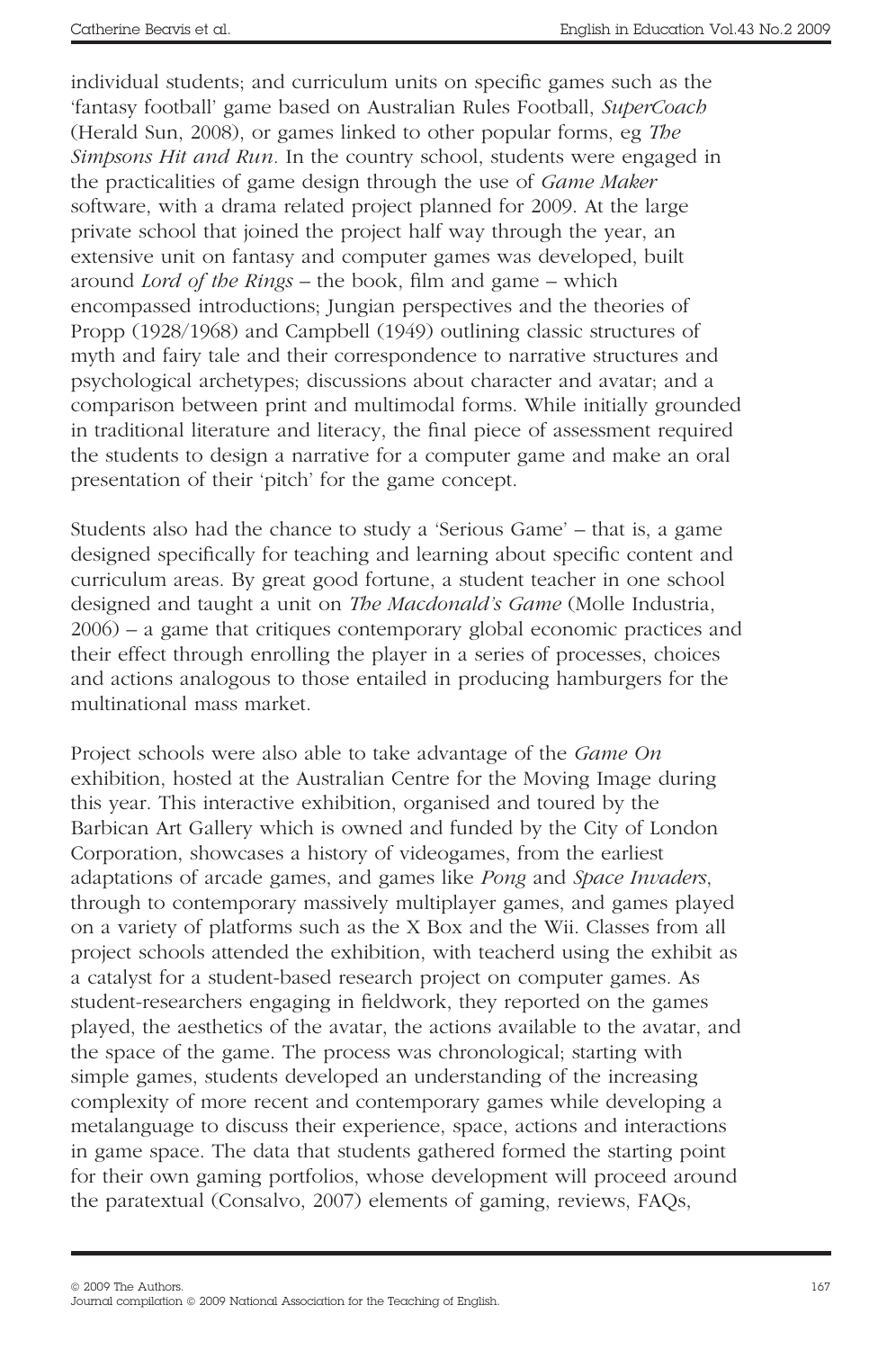walkthroughs, YouTube videos, gaming magazines, strategy guides etc. Through the design of a games portfolio, the teacher and students integrated writing, reading, speaking, listening and design activities around game play and the design of multimodal texts.

Based on work undertaken by the teachers during the year, and on theoretical readings and discussion, this year also saw the initial development of a Model for teaching with and about games and literacy, discussed and refined by the project teachers in the light of their experience and observations working with computer games, at the professional development day held at ACMI at the end of the year.

# Preliminary findings

# Survey

At the end of 2007 a survey was given to students to enable the collection of quantitative data around the general patterns and experience of game playing. Of the 331 students in the survey, over 80% indicated that they played computer games. The majority (41%) played games on their home computer, while a significant number used PlayStation2 (25%), and Xbox (10%). The remainder used a variety of mobile platforms (mobile phone, PSP), older generation consoles (GameCube), and new generation consoles (Wii, Xbox360). Students were asked to nominate up to eight games that they had played recently, and over 1400 games were mentioned in the responses. Despite this variety, however, seven games (and game series) made up 25% of the individual games mentioned, and 30 games constituted 50% of the total individual games mentioned. The seven games were: the Halo (2001-) series; the FIFA (1993-) series; The Need for Speed (1994-) series; Counter-Strike (2000); the Grand Theft Auto 3 series (2001-2007); The Sims (2000-) series; and World of Warcraft (2004). These games rated at higher levels by age than the age of the students who played them. Games were most frequently – around 60% of the time – single-player or played in single-player mode; multiplayer games were played 20% of the time, and online multiplayer games were played were played with a similar frequency (20%).

Fifty per cent of the respondents played games for between one and five hours a week, just under 20% played games for six to ten hours a week, the rest played more frequently, with around 5% of the remainder playing games over forty hours a week. A significant number of students, particularly girls, were casual games players, and players of 'casual' games.

Students were asked to rate the importance of a set of items that deal with game-playing issues such as winning, avatar creation and social aspects within the game-playing environment on a three-point scale. The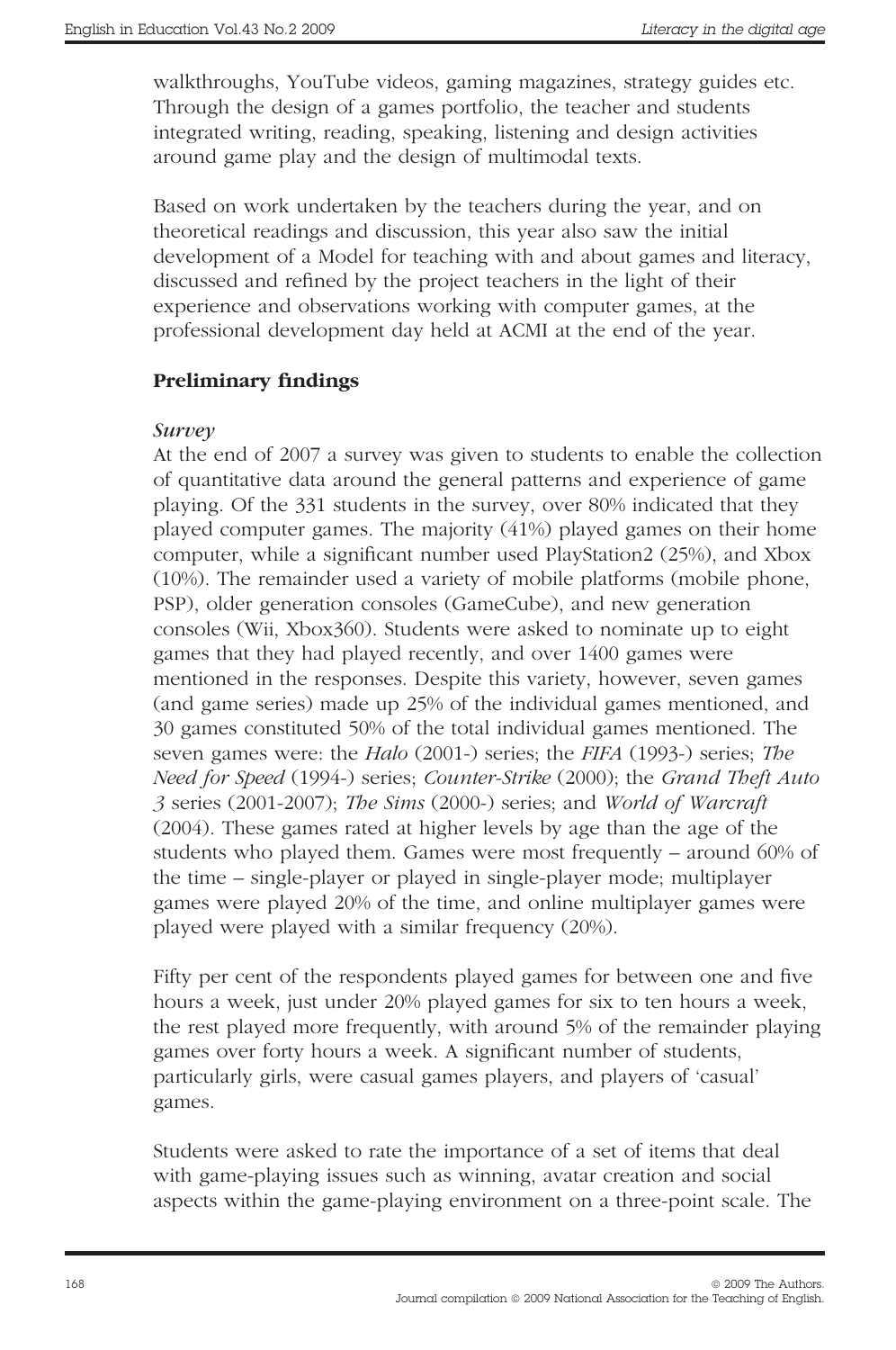highest ranked items were those concerned with winning, whereas the items that were to do with the social aspects created by game playing and avatar creation were ranked the lowest. There were only two reported differences in importance according to gender; boys tended to give: 'Getting Ahead' and 'Competing with Others' a higher importance than girls.

Students were also asked whether they believed their abilities to persuade, inspire, motivate and understand people outside the game had improved as a result of playing games. Most students saw no connection or improvement at all but a small group claimed a significant improvement in this area.

#### Computer games as text

Computer games are texts in the broadest sense of this term: they are cultural objects which both reflect and produce the meanings and ideologies of the settings in which they are produced and received. They are hybrid forms that combine visual, narrative and game elements while engaging players in energetic action and (in many cases) interpersonal and social processes. Computer games do not exist as texts until they are played; and each player approaches the game differently, depending upon disposition, experience of gaming, and knowledge of the world and of texts.

The game *Bully* (also known as *Canis Canem* (Rockstargames, 2006) has aroused a good deal of fear and alarm because it is associated with cultural anxieties about bullying. It is always necessary, however, to play games in order to examine critically the ideological frameworks that inform them. Players of Bully are positioned to align themselves with the central character, Jimmy Hopkins, as he finds his way around Bullworth Academy, the private college where his mother and stepfather have consigned him. But the game is so loaded with parody (of cultural institutions, human behaviour and other texts) that players are at the same time distanced from the figure of Jimmy, who is both the object and the subject of the game play. For instance, at one point he is used as a pawn by a female teacher at Bullworth Academy, who pretends to have sexual designs on Jimmy in order to further her romance with another teacher. While the teachers' behaviour is subjected to broad parody, Jimmy is seemingly unaware of the implications of the scene; he is, in effect, a cipher on which is loaded the meanings which players bring to the game. While the figure of Jimmy resembles the unreliable narrators of fiction, an added dimension of player experience resides in the fact that it is only by making Jimmy act that players can move through the game. This makes for a radical reflexivity, which both invites and resists player identification.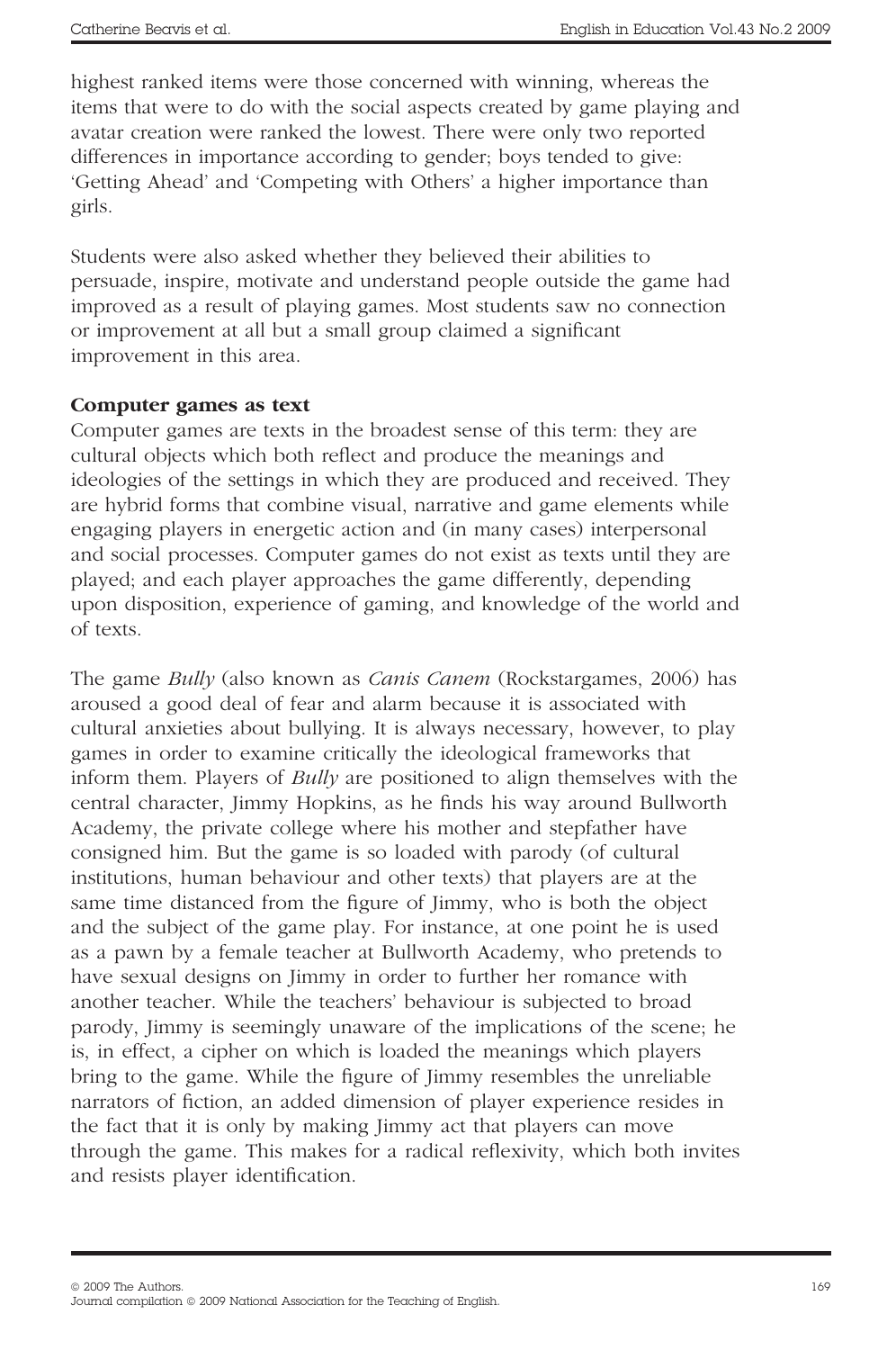# The place of games in students' lives

Interviews with students who self-identified as games players underlined the findings of the survey. For many students, games and game play form an integral part of their everyday lives. Games and game play are linked to friendships and family relationships, the development of personal authority and identity, the development of perceptions and understandings of themselves, and their location within youth culture, globalisation and contemporary life. Games for many students are highly social and occasions for communication and representation of self with immediate friends and online partners. Even among this group, however, not all students were deeply involved in games. Some students played games only occasionally, with their status as games players of varying importance depending on their friendship groups. Students often played with members of their family, and may have been introduced to game playing in general, or a specific game, through a family member. Amongst the country students, game-playing was particularly likely to be undertaken within the family, with a father, brother or less frequently sister or mother, or with a more distant relative. Students commented on their parents' views of games and game playing, and on whether they themselves played games, with the negotiation of parental attitudes towards games part of the dynamics of family and personal life. Although moral panics about students and computer games commonly focus on questions of addiction and violence, students often disclosed a selfreflexive awareness of themselves as players. Thus, one student noted that the game enabled him to 'do something that you can't really do in real life'.

# Literacy, English and design

In our research with the teachers at the schools involved in the project, we consistently noted the importance of the paratext and design as tools for understanding the changing nature of literacy in relation to technological change, and as a basis for curriculum work with and around literacy and games. Important to literacy educators is Consalvo's (2007) reintroduction of the concept of paratexts to the study of videogame culture (Walsh & Apperley, 2008). They are defined as the system of media products – 'communications and artifacts' – which emerge on and about videogames that frame their consumption. This system includes a wide variety of products made by the videogame industry (guidebooks), specific paratextual industries which are parasitical to the videogame industry (cheat books, mod chips), and by the players' themselves (FAQs, Walkthroughs, YouTube videos). It includes procedural materials that are focused on game play, and various extra-gamic materials that use videogames as a platform, like Machinima (a form of filmmaking that uses computer game technology to shoot films in virtual reality) or reference the videogame aesthetic, like fan art and music. Importantly, for many games this also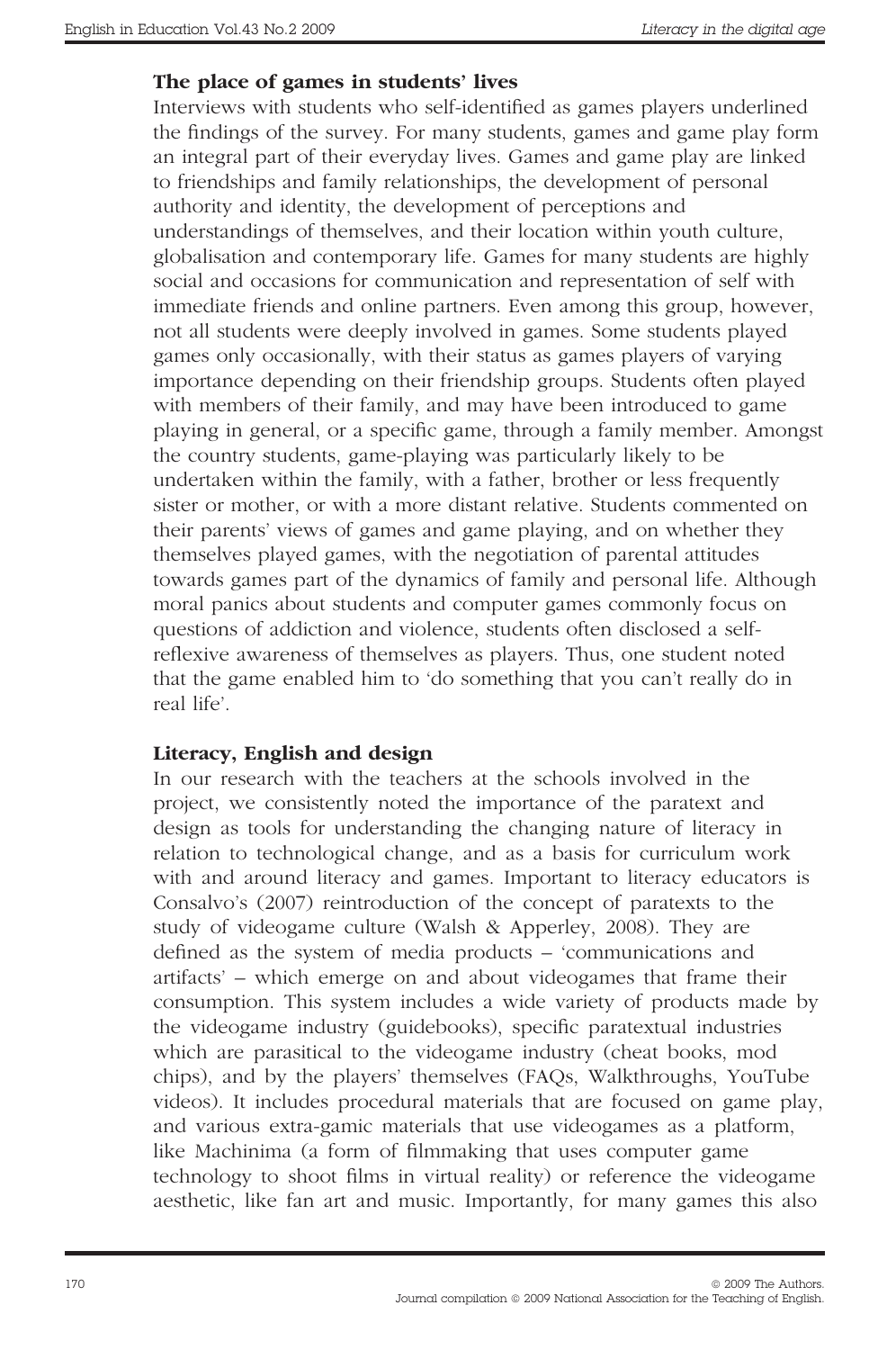includes material for the game, which was created by the players, like furniture and skins for The Sims 2 (2005, Maxis), or maps for Warcraft III: The Frozen Throne (2003, Blizzard). The existence of these materials suggests that paratexts and their peripheral industries might be more interesting/significant than the 'originary' texts (Consalvo, 2007), not only because they shape games and gamers in the process of creating new markets, but because they resonate with adolescents' lifeworlds, in ways many school-based texts do not, and therefore need to be included within the literacy curriculum (Walsh & Apperley, 2008). Drawing on their out-of-school literacy practices, students engaged productively in the multimodal design of paratexts to re-represent their learning creatively, through multimodal design; because when students are permitted to design new screen-based textual forms, they are highly creative and better able to communicate their knowledge (Walsh, 2007). The notion of design, both literacy as design and the design processes in which students engage in the creation or modification of games, together with multimodal design of paratexts, provides an important future vehicle for work in schools.

### Where to from here?

Other activities planned for 2009 include further action-research and school-based research, including work incorporating Drama and the use of Game Maker to develop and play with games, and a unit on serious games. The unit on serious games explores ways of working with computer games as texts with students by focusing on raising public awareness, affecting behaviour and empowering the learner through game play. The unit also focuses on the ways in which character works in a variety of serious and entertainment games and the accumulation and exchange of students' gaming capital (Walsh and Apperley, 2008, 2009).

Groups of students will again be brought to the Australian Centre for the Moving Image for further observation and analysis of game play. An additional round of interviews will take place, case studies of individual games players will be further developed, and the Model for games and literacy developed in 2008 will be trialled and refined. Teachers will also be engaged in writing workshops and the preparation of a book of teacher-authored case studies and resources. Analysis of specific games by team members will continue. The project will conclude with a minconference, devoted to learning from digital culture to improve the teaching of print and multimodal literacies, at which the teachers' work, the Model and the findings of the project will be presented.

The progress of the project thus far has thrown up a range of issues and questions about the nature of games and what it means to approach them

ª 2009 The Authors. 171 Journal compilation © 2009 National Association for the Teaching of English.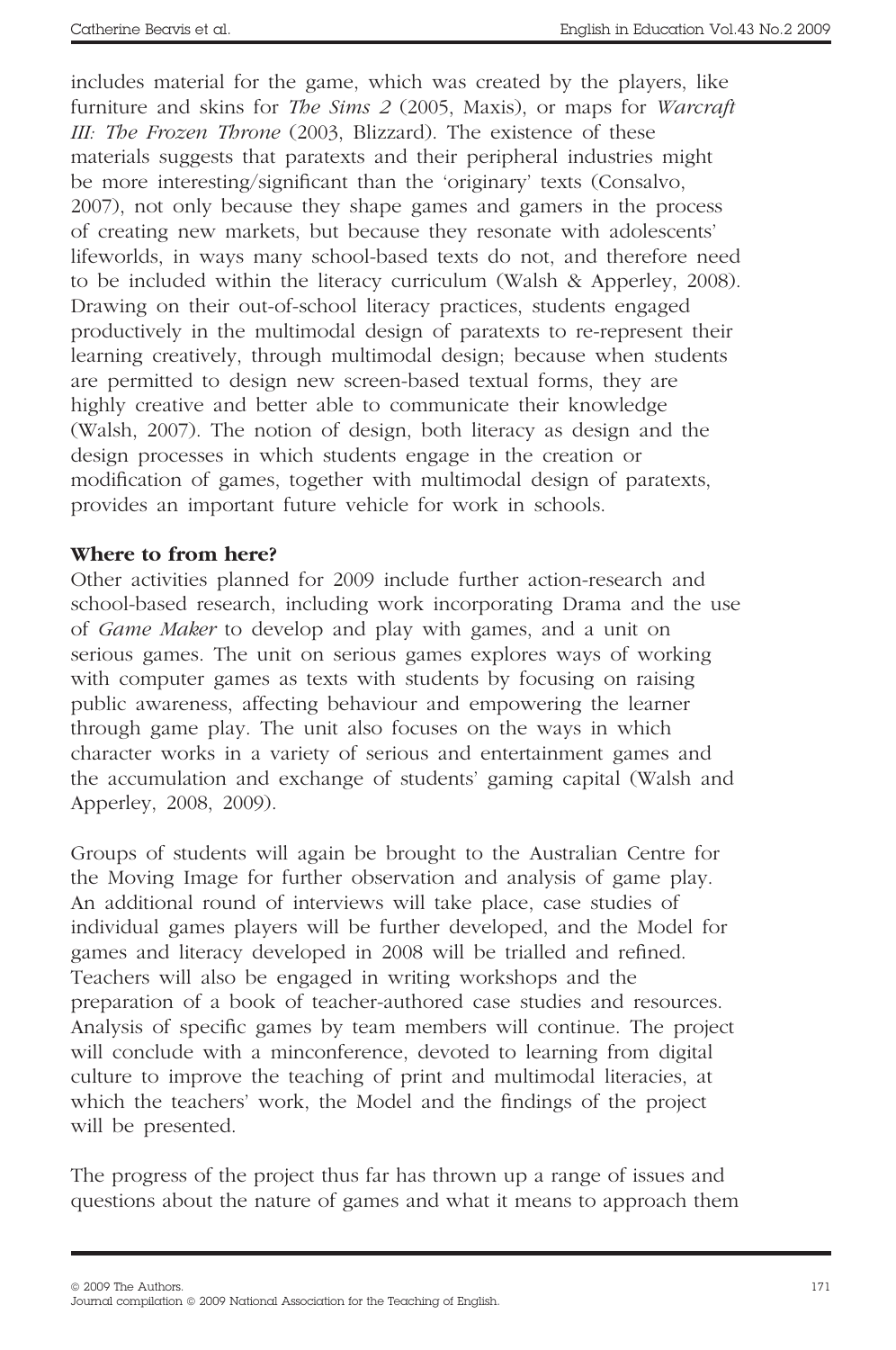from an interdisciplinary perspective. This includes questions about how to conceptualise games as action within this frame, and whether working with games in English also crosses over into other areas, so that units might run across two or more curriculum areas to address more fully the affordances and possibilities of games.

The project is specifically concerned with intersections between games and literacy. The bulk of our attention in this paper has been on the ways in which project teachers and researchers have explored and reflected on the possibilities for studying games in school, and games as forms of text and literacy. However, the games themselves and the literacies and literacy practices entailed, are only half the story. Like any text, games come into existence as they are 'read' and played. More than this, for many students, digital culture and computer games play a powerful role in shaping not just their expectations of text but also of a range of practices and assumptions about communication, representation, self and identity, and about the global world and themselves as citizens of it. An important dimension of the project thus addresses the place of computer games in our students' out-of-school lives, the ways in which computer games are woven into their everyday practices and their relationships on and off line, their ongoing projects of identity and their constructions of and positionality within the world. In part, our attention has been on what their immersion in such texts and the digital culture of the online world might mean in relation to their communicative and textual practices and expectations, and the range of semiotic resources that they draw upon to make meaning in these worlds. In part, we have been working with teachers and schools, together with our industry partners, to tease out what the implications of this immersion might be for curriculum, literacy and learning more generally, and the kinds of frameworks, pedagogies and resources best able to support students to be critically and creatively active in both print and digital forms. This mix of tools and approaches, coupled to an active partnership with teachers and schools, positions us well, we hope, to be alert to issues such as these, and to weave our way carefully into learning more about what computer games and young people's engagement with them have to tell us about the teaching possibilities of both digital and traditional literacies.

# Acknowledgements

This project was made possible through funding from the Australian Research Council and the support of Industry Partners: the Department of Education and Early Childhood Development (Victoria), the Victorian Association for the Teaching of English, and the Australian Centre for the Moving Image. Amanda Gutierrez, the Project Research Assistant, provided invaluable assistance throughout, and we wish to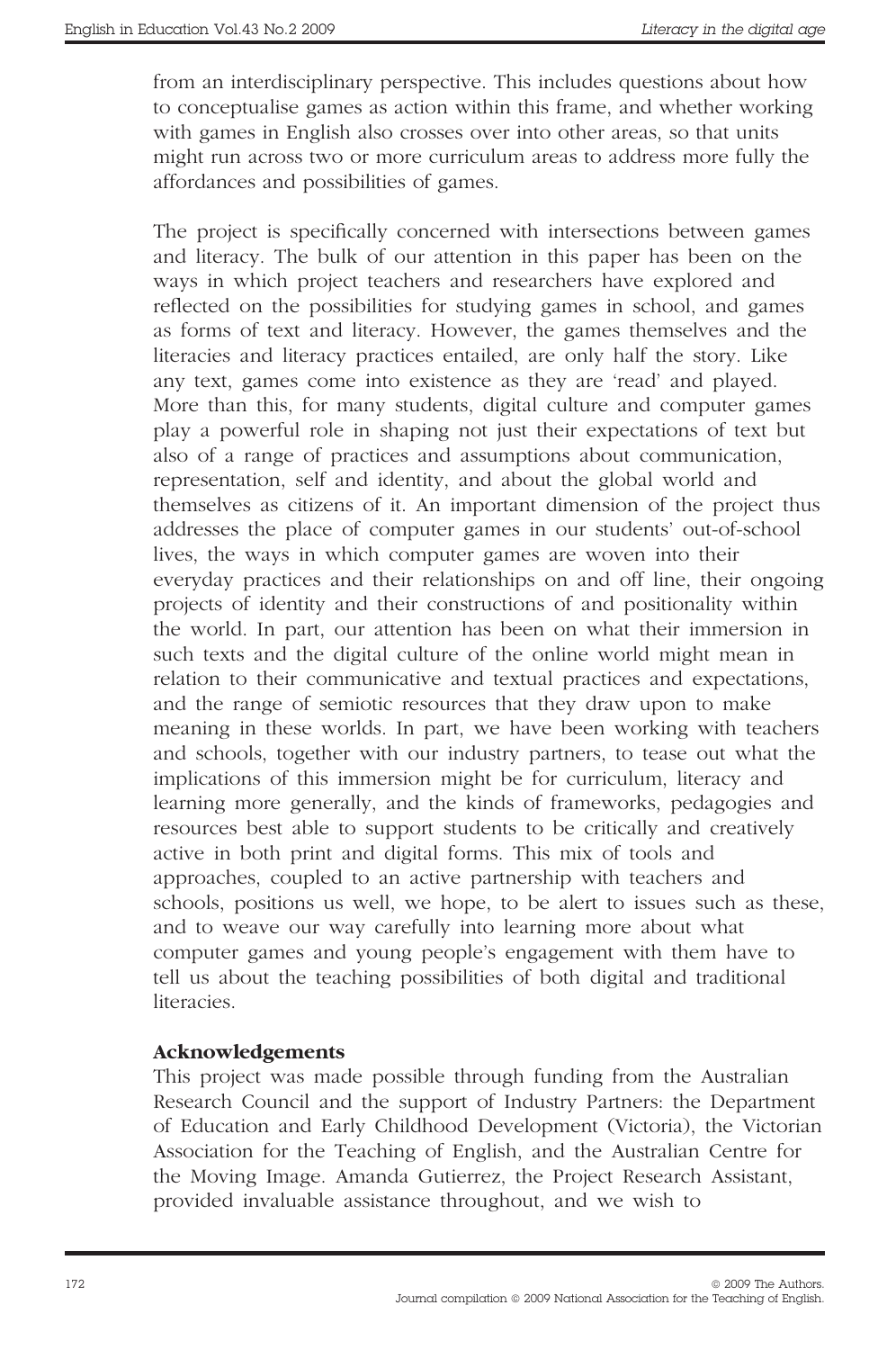acknowledge her contribution and thank her, as always. We also wish to acknowledge and thank Brian Doig, for advice about the survey design in the early stages. Sandy Muspratt played a major role in the survey design and analysis and we acknowledge and thank him for his contribution.

#### References

- Aarseth, E. (1997) Cybertext: Perspectives on Ergodic Literature. Baltimore: Johns Hopkins University Press.
- Albright, J.J., Purohit, K. and Walsh, C.S. (2006) 'Hybridity, Globalization and Literacy Education in the Context of New York City', Pedagogies 1(4) pp. 221–242.
- Albright, J.J., Purohit, K. and Walsh, C.S. (2007) 'Towards a theory of practice: Critical transdisciplinary multiliteracies', in Dennis McInerney, Shawn Van Etten and Martin Dowson (eds) Standards in Education. Charlotte, NC: Information Age Publishing.
- Alvermann, D. E. (2002) Adolescents and Literacies in a Digital World. New York: Peter Lang.
- Beavis, C., Bradford, C., O'Mara, J. and Walsh, C.S. (2009) Literacy in the Digital World of the Twenty First Century: Learning from computer games. Australian Research Council 2007–2009. Industry partners: The Australian Centre for the Moving Image, The Victorian Association for the Teaching of English, The Department of Education and Early Childhood Development, Victoria. Research Fellow: T. Apperley, Research Assistant: A. Gutierrez.
- Black, R. (2008) 'Just don't call them cartoons: The New Literacy Spaces of Anime, Manga and Fanfiction', in J. Corio, M. Knobel, C. Lankshear and D. Leu (eds) Handbook of Research on New Literacies, New York and London: Lawrence Erlbaum.
- Bourdieu, P. and Wacquant, L. J. D. (1992) An Invitation to Reflexive Sociology. Chicago: The University of Chicago Press.
- Bradford, C. (2001) Reading Race: Aboriginality in Australian Children's Literature. Carlton South: Melbourne University Press.
- Bradford, C. (2006) Unsettling Narratives: Postcolonial Readings of Children's Literature. Waterloo, ON Canada: Wilfrid Laurier University Press.
- Buckingham, D. (2000) After the Death of Childhood: Growing up in the age of electronic media. Cambridge: Polity Press.
- Buckingham, D. and Sefton-Green, J. (1994) Cultural Studies Goes to School: Reading and Teaching Popular Media. London: Francis and Taylor.
- Carrington, V. and Luke, A. (1997) 'Literacy and Bourdieu's sociological theory: A reframing', Language and Education 11(2), pp. 96–112.
- Consalvo, M. (2007) Cheating: Gaining Advantage in Video Games. Cambridge MA: MIT Press.

ª 2009 The Authors. 173

Journal compilation © 2009 National Association for the Teaching of English.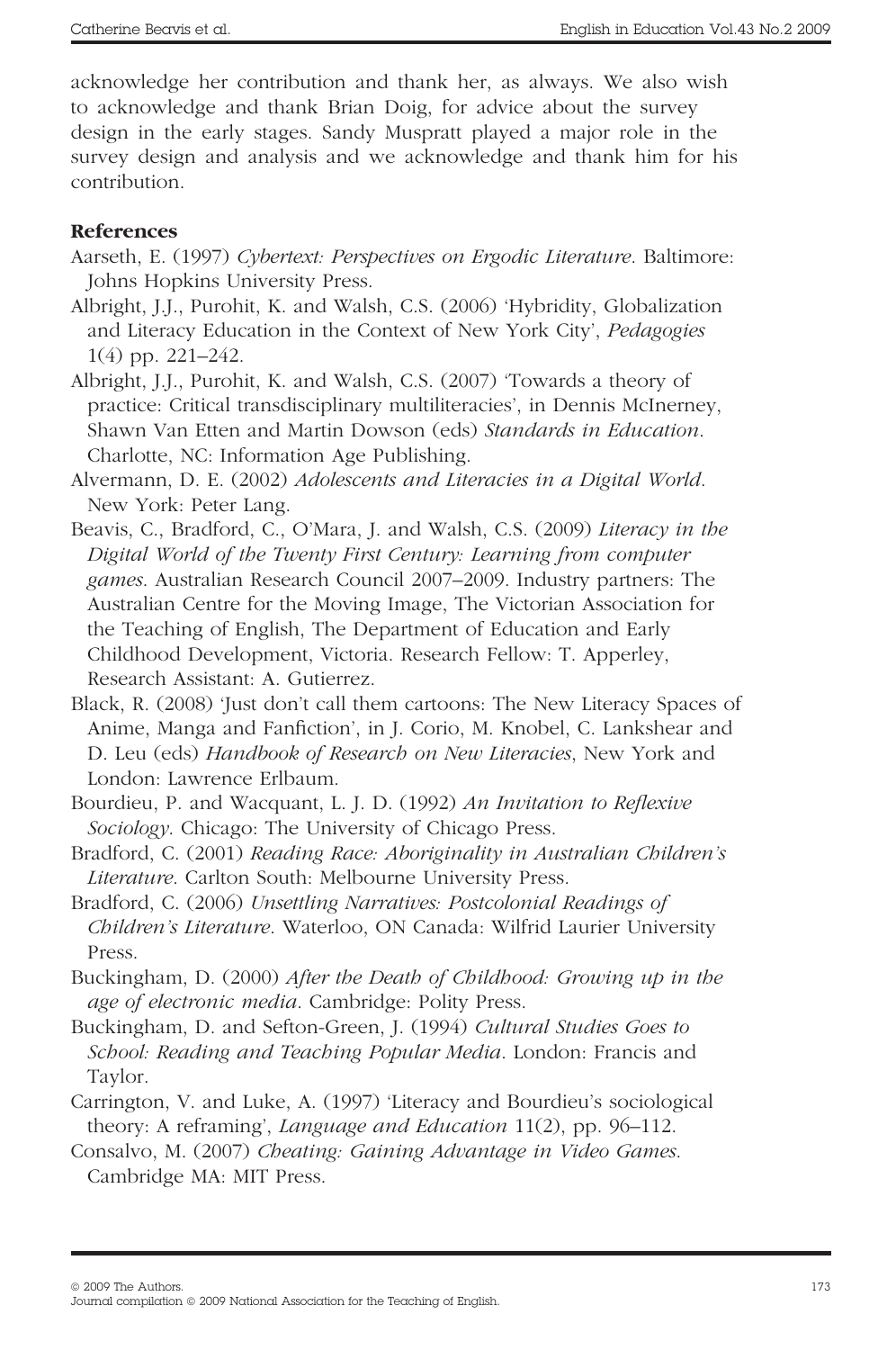Corio, J., Knobel, M., Lankshear, C. and Leu, D. (eds) (2008) Handbook of Research on New Literacies. New York & London: Lawrence Erlbaum.

Davies, J. and Merchant, G. (2009) Web 2 for Schools. New York: Peter Lang.

Durrant, C. and Green, B. (2000) 'Literacy and the new technologies in school education: Meeting the l(IT)eracy challenge?' Australian Journal of Language and Literacy 23(2).

Gee, J. P. (2003) What Videogames Have to Teach Us About Learning and Literacy. New York and Houndmills: Palgrave Macmillan.

Gee, J., Hull, G. and Lankshear, C. (1996) The New work Order. Sydney: Allan and Unwin.

Ito, M., Okabe, D. and Matsuda, M. (eds) (2005) Personal, Portable, Pedestrian: Mobile Phones in Japanese Life. Cambridge MA: MIT Press.

- Kress, G. (1997) 'Visual and verbal modes of representation in electronically mediated communication: The potentials of new forms of text', in I. Snyder (ed.) Page to screen: Taking literacy into the electronic age. Sydney: Allen & Unwin.
- Kress, G. (2003) Literacy in the New Media Age. London: Routledge.

Kress, G. and van Leeuwen, T. (1996) Reading Images: The Grammar of Visual Design. London: Routledge.

- Marsh, J. and Millard, E. (2000) Literacy and Popular Culture: Using Children's Culture in the Classroom. London: Paul Chapman.
- New London Group (1996) 'A Pedagogy of Multiliteracies: Designing Social Futures', *Harvard Education Review* 66, pp. 60–92.
- O'Mara, J. (2003) 'Re-Positioning Drama to Centre Stage: Drama, English, Text and Literacy' NJ Drama Australia Journal 27(2), pp. 6–17.
- Sefton-Green, J. (2004) Report 7: Literature Review in Informal Learning with Technology Outside School. Bristol: Nesta Futurelab.
- Steinkhueler, C. (2008) Cognition and Literacy in Massively Multiplayer Games, in J. Corio, M. Knobel, C. Lankshear and D. Leu (eds) Handbook of Research on New Literacies. New York and London: Lawrence Erlbaum.
- Thomas, A. (2007) Youth Online: Identity and Literacy in the Digital Age. New York: Peter Lang.
- Walsh, C. (2007) Creativity as capital in the literacy classroom: youth as multimodal designers. Literacy 41(2), pp. 79–85.
- Walsh, C. S. and Apperley, T. (2008) 'Researching digital game players: Gameplay and gaming capital', Gaming: Design for engaging experience and social interaction. Amsterdam, Netherlands: IADIS International Multi Conference on Computer Science and Information Systems 25–27 July 2008, pp. 257–260.
- Walsh, C. S. and Apperley, T. (2009) 'Gaming capital: Rethinking literacy', in P. Jeffrey (ed.) Changing Climates: Education for sustainable futures. Proceedings of the 2008 AARE. Coldstream, Victoria: AARE.